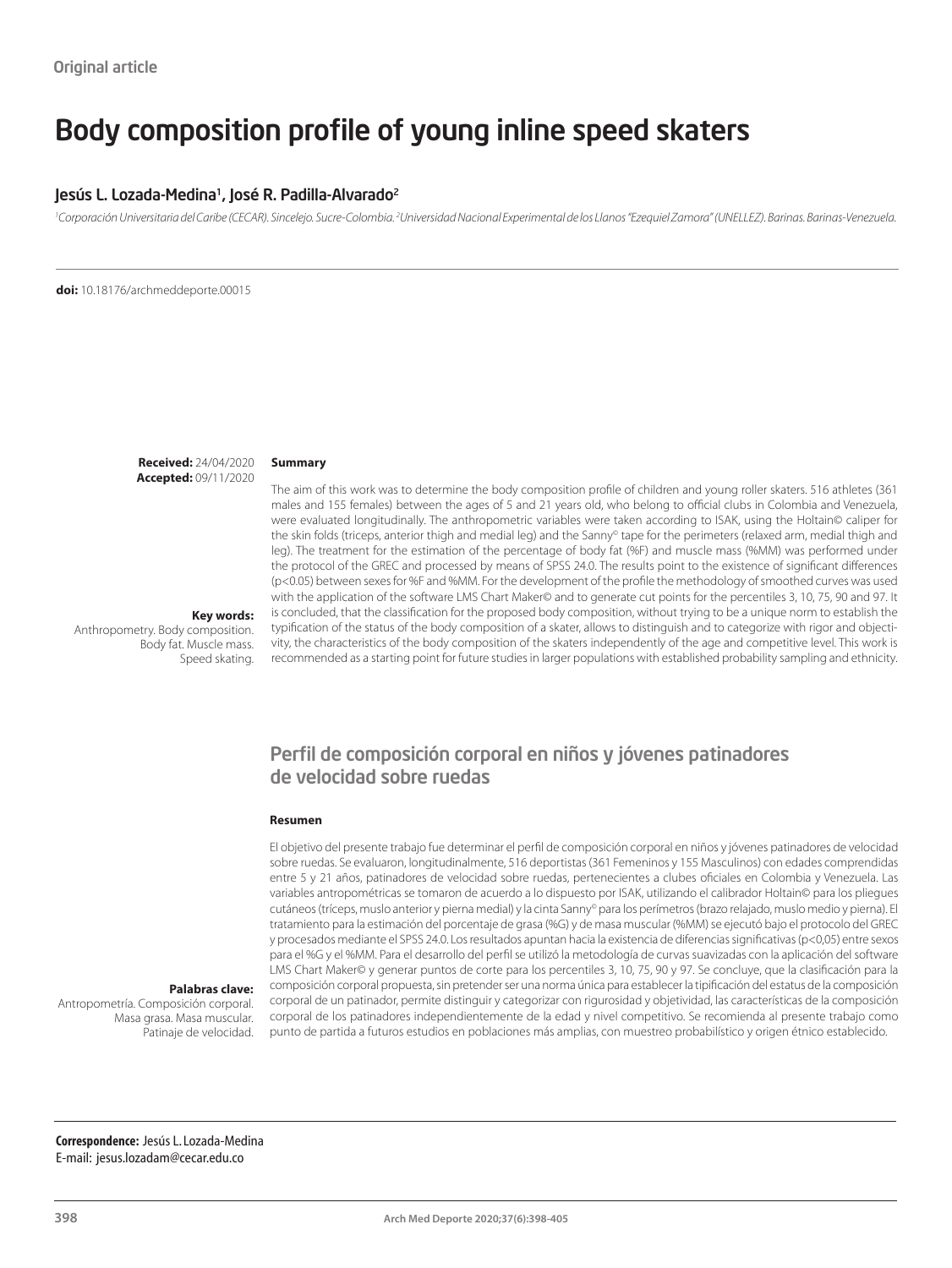# Introduction

As one of the 11 sports disciplines of the World Skating Federation, World Skate<sup>1</sup>, inline speed skating has experienced a considerable boom over the last decade with an ever-increasing number of skaters. As a result, the competitive level has evolved constantly in all continents and, with the exception of Africa, the other four continents all have countries that have successfully competed in world championships. In Europe, particular mention should be made of countries such as Italy, France, Germany, Holland, Belgium, Switzerland and Spain. In Asia: South Korea, Chinese Taipei. In Oceania: Australia, New Zealand. In North and Central America: USA, Mexico and Guatemala and South America with Argentina, Chile, Ecuador and Venezuela.

This increase in competitive performance requires the correct monitoring and control of the morphological development of athletes, given that this helps to ensure athletic longevity, and the gradual increase and stability of their performance. Anthropometric monitoring is among the controls to be made on athletes and it represents an important tool in the world of sport, making it possible to determine the morphological characteristics of the subjects. Anthropometric measurements can serve as markers of adiposity, or the distribution of fat<sup>2</sup>, as well as indicators of robustness in relation to the ideal muscle mass for athletic performance.

However, with regard to sport, the achievement of objectives depends on a number of related factors, studied through applied sports sciences. In the case of Inline Speed Skating (ISS), mention could be made of the anthropometrics that have been studied in order to characterise this population and optimise methodological decision-making in training and physical preparation $3-8$ . Given that an adequate shape and body composition represent morphological optimisation<sup>9</sup>, this is expressed in the improved performance achieved by athletes dependant upon a representative model of success in their sports speciality.

In the case of young athletes, the anthropometric variables are considered to be a factor that interacts with performance10. These variables therefore need to be monitored in order to identify changes related to sports training. Body composition can be monitored by the somatotype of young athletes6, as well as the measurement of adipose skinfolds<sup>11,12</sup>, skinfolds by site or by upper and lower body<sup>13,14</sup> and the percentage of fat and muscle mass<sup>15</sup>. Due to its aforementioned qualities, Body Composition (BC) is considered to be a control element of the training load<sup>16</sup>.

In the athletic population, the analysis of BC is often made through the percentage of fat mass, by competition category $17,18$ , as well as by age<sup>19</sup> and muscle mass<sup>20</sup>, including ISS from the lower categories<sup>5,21,22</sup> up to high performance14,23–25. These values of the BC components can affect the result and athletic performance.

In this regard, the characterisation of a variable by percentile curves makes it possible to observe the behaviour of the population according to age. Considering the gap in the research literature relating to the characterisation of the BC profile with normative criteria for fat mass and muscle mass in sport in general and in speed skating in particular. trainers and professionals involved in the biomedical monitoring of ISS training need to be able to interpret the BC results with a greater probability of making the right diagnosis and subsequent training programme. Therefore, the objective of this study is to determine the BC profile of young inline speed skaters who are members of the official clubs in Colombia and Venezuela.

# Material and method

#### Design and participants

This is a descriptive study with a field investigation design, conducted within a quantitative paradigm. A longitudinal study was made of 516 athletes practising ISS, whose core variables are given in Table 1. The athletes were skaters and members of one of four (4) clubs in Colombia and two (2) in Venezuela, with sports experience of one (1) to five (5) years at national and international levels and with a training frequency of three (3) to five (5) days a week, depending on the organisation of each club and category.

The inclusion criteria were as follows: - be an athlete practising ISS, physically healthy at the time of the study; - have a systematisation of training of at least 1 month prior to each assessment; - record of participation in a regional, national or international event over the last year prior to each assessment. The exclusion criteria were as follows: - exhibit physical impediments to practising sport during the last month; - no basic command of skating skills; - be ill or suffer from some type of sports injury at the time of the assessments.

#### Procedure

For the Anthropometric data collection, the standards proposed by the International Society for the Advancement of Kinanthropometry

#### **Table 1 Descriptive statistics of the basic variables of inline speed skaters according to sex.**

| <b>Sex</b> | <b>Variables</b>    | n   | <b>Mean</b> | <b>SD</b> | Min.  | Max.  |
|------------|---------------------|-----|-------------|-----------|-------|-------|
| Female     | Decimal age (years) | 361 | 10.6        | 3.3       | 4.2   | 18    |
|            | Body mass (kg)      | 361 | 35.8        | 12.9      | 14.9  | 69    |
|            | Height (cm)         | 361 | 139.6       | 17.5      | 101   | 182.3 |
| Male       | Decimal age (years) | 155 | 13.3        | 4.3       | 5.2   | 22.9  |
|            | Body mass (kg)      | 155 | 46.6        | 17        | 16    | 75    |
|            | Height (cm)         | 155 | 153.6       | 20.7      | 102.6 | 185.2 |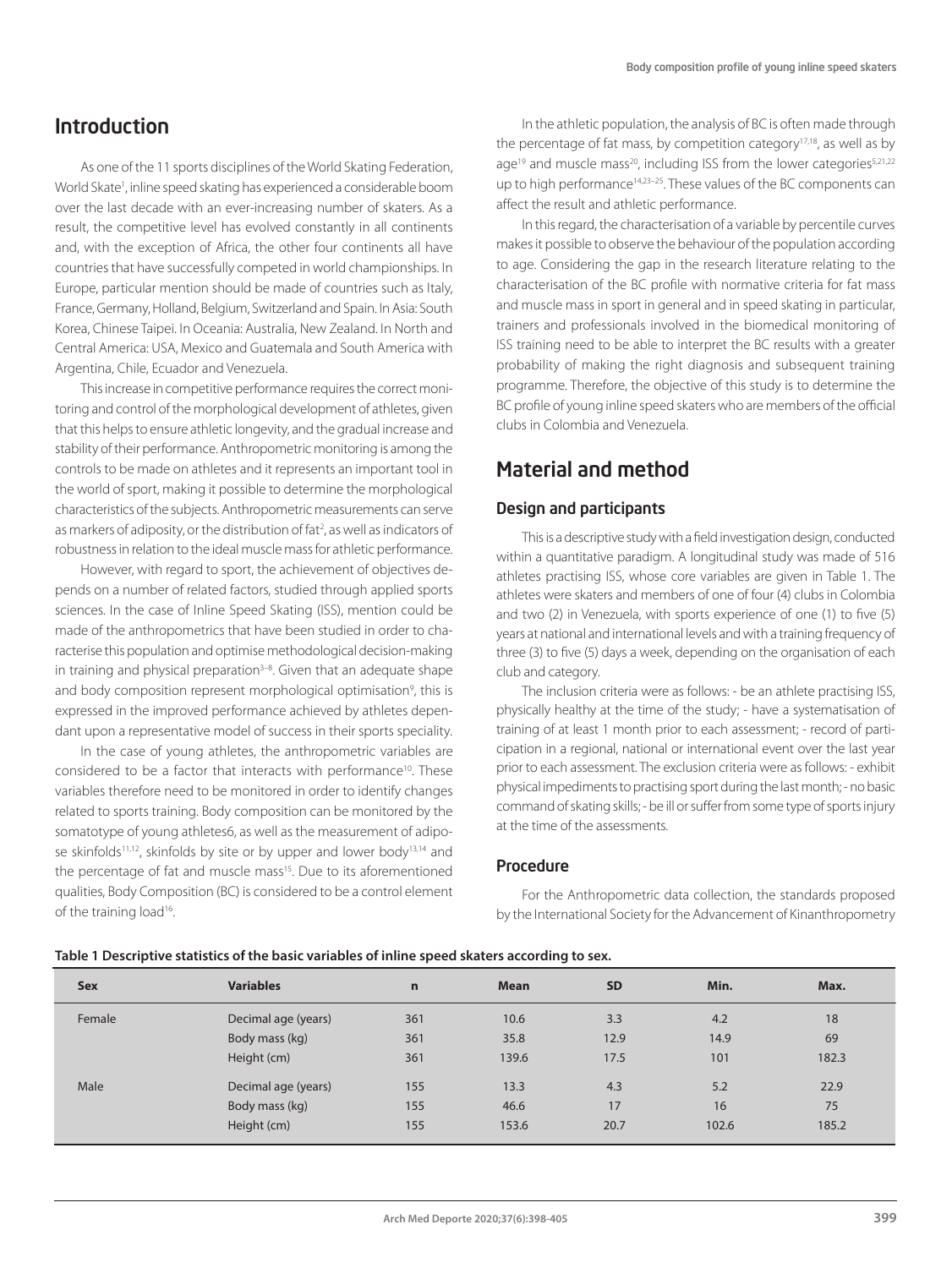(ISAK) were applied with the measurements of: body mass (kg), height (cm), skinfolds (triceps, anterior thigh, medial leg) using the skinfold callipers of the Holtain© brand (0.2 mm) and circumferences (relaxed arm, mid-thigh and leg) using the anthropometric tape of the Sanny brand (0.1 cm). For the assessment of the body composition, the study followed the methodology proposed by the Spanish Group of Kinanthropometry (GREC)15, applying regression equations to estimate percentage fat 26 and muscle mass percentage<sup>27</sup>.

The data were collected over an 8-year timespan (from 2011 to 2018) during the kinanthropometric assessment and training control processes programmed for each club on either an annual or six-monthly basis, considering two (2) or more assessments per subject in an interval of more than four (4) months. The tests were conducted by two (2) ISAK level-2 certified anthropometrists. The ethics committee of the Observatory of Research in Sciences of Physical Activity and Sport (OI-CAFD) gave its approval to conduct the study and to use the software tool to make the calculations. Prior to each assessment, the parents or guardians of the children and young people were informed of the objective of the anthropometric test, the procedures to follow and their rights, before, during and after the assessment, in line with the Helsinki protocol, giving their written consent to participate together with their children and charges.

#### Statistical analysis

The SPSS v24 was used for the statistical processing of the data, with the description of the body composition for % fat (% F) and muscle mass % (% MM) with the mean, standard deviation, minimum and maximum values. The comparison of the means between sexes was performed using the Student *t*-test for independent samples. The percentile curves were plotted using the LMS method, making it possible to plot the percentile reference curves, showing the distribution of a measurement and its changes according to some co-variable, in this case age.

Moreover, this method summarises the distribution changes for three (3) curves, representing Assymetry (L), the Median (M) and the Coefficient of Variation (S), where L is expressed as a Box-Cox power<sup>28</sup>, whose transformation adapts the distribution of the collected data to a normal distribution, minimising the effects of asymmetry<sup>29</sup>. The method was applied using the LMS Chart Maker software<sup>®30</sup>.

### **Results**

The descriptive values of the core variables for the study group are shown in Table 1. The test of normality was made for the body composition variables, indicating that these variables fit the normal curve. Parametric tests were then conducted (student t-test) to compare the means (Tables 2 and 3).

The descriptive statistics for %F are shown in Table 2 and for %MM in Table 3. With regard to %F, the female group had lower values than the male group, with significant differences (*p*<0.05) for those aged 9 and from 12 to 17 years. For its part, the male group showed significant greater values (*p*<0.05) for %MM in relation to the female group.

Table 4 gives the LMS values, respectively, for the %F by sex as well as the 3, 10, 25, 50, 75, 90 and 95 Percentile values by age. It can be highlighted that the males have a lower %F for P3 ( $\sigma$ =6.0;  $9$ =10.7) however, for P97 the value for the males is higher than for the females  $(\sigma=30.6; 9=26.3)$ . Proportionally, the difference for P90 changes from 7% less in females at 5 years, to 31.3% greater at 13 years and 42.8% greater at 17 years.

#### **Table 2. Descriptive statistics and means comparison of %F for inline speed skaters according to sex.**

| Age            | <b>Female</b> |             |           |      |      |                | <b>Male</b> |           |      |      | <b>Means comparison</b> |       |
|----------------|---------------|-------------|-----------|------|------|----------------|-------------|-----------|------|------|-------------------------|-------|
|                | $\mathbf n$   | <b>Mean</b> | <b>SD</b> | min. | max  | $\mathbf n$    | <b>Mean</b> | <b>SD</b> | min. | max  | t-value                 | p     |
| $\overline{4}$ | 6             | 15.37       | 3.42      | 12.4 | 21.0 |                |             |           |      |      |                         |       |
| 5              | 23            | 16.30       | 4.11      | 11.8 | 26.5 | 5              | 15.42       | 5.63      | 11.3 | 25.3 | $-0.4$                  | 0.689 |
| 6              | 27            | 16.74       | 3.21      | 11.2 | 23.4 | 5              | 14.38       | 5.70      | 6.9  | 21.6 | $-1.3$                  | 0.192 |
| $\overline{7}$ | 32            | 16.79       | 6.25      | 10.6 | 35.6 | 11             | 14.25       | 6.65      | 7.6  | 28.2 | $-1.1$                  | 0.259 |
| 8              | 40            | 17.14       | 4.72      | 10.0 | 28.3 | $\overline{7}$ | 14.46       | 5.53      | 9.8  | 26.7 | $-1.4$                  | 0.183 |
| 9              | 43            | 19.19       | 5.73      | 10.0 | 39.3 | 12             | 14.41       | 4.68      | 8.4  | 22.3 | $-2.7$                  | 0.011 |
| 10             | 31            | 18.80       | 4.17      | 11.2 | 27.1 | 13             | 16.11       | 7.34      | 8.4  | 30.4 | $-1.5$                  | 0.130 |
| 11             | 36            | 19.46       | 5.77      | 10.6 | 39.9 | 10             | 15.54       | 4.02      | 9.1  | 24.5 | $-2.0$                  | 0.051 |
| 12             | 34            | 23.26       | 5.63      | 10.6 | 38.7 | 3              | 12.90       | 0.56      | 12.4 | 13.5 | $-3.1$                  | 0.003 |
| 13             | 22            | 19.97       | 4.26      | 14.3 | 31.9 | 16             | 13.88       | 3.32      | 8.4  | 18.6 | $-4.8$                  | 0.000 |
| 14             | 28            | 20.81       | 5.27      | 13.6 | 35.6 | 14             | 13.43       | 5.83      | 6.9  | 26.0 | $-4.1$                  | 0.000 |
| 15             | 20            | 21.18       | 3.94      | 9.4  | 25.8 | 20             | 11.71       | 2.28      | 8.4  | 17.5 | $-9.3$                  | 0.000 |
| 16             | 9             | 21.52       | 4.48      | 16.7 | 32.6 | 11             | 12.71       | 1.19      | 10.6 | 14.2 | $-6.3$                  | 0.000 |
| 17             | 10            | 22.00       | 5.03      | 16.1 | 28.9 | $\overline{7}$ | 11.31       | 1.13      | 9.8  | 12.8 | $-5.5$                  | 0.000 |
| 18             |               |             |           |      |      | $\overline{7}$ | 10.06       | 3.81      | 6.9  | 17.2 |                         |       |
| 19             |               |             |           |      |      | 3              | 14.00       | 4.87      | 8.4  | 17.2 |                         |       |
| 20             |               |             |           |      |      |                | 15.70       |           | 15.7 | 15.7 |                         |       |
| 21             |               |             |           |      |      | 3              | 8.60        | 1.11      | 7.6  | 9.8  |                         |       |
| 22             |               |             |           |      |      | $\overline{7}$ | 6.14        | 1.85      | 3.9  | 9.1  |                         |       |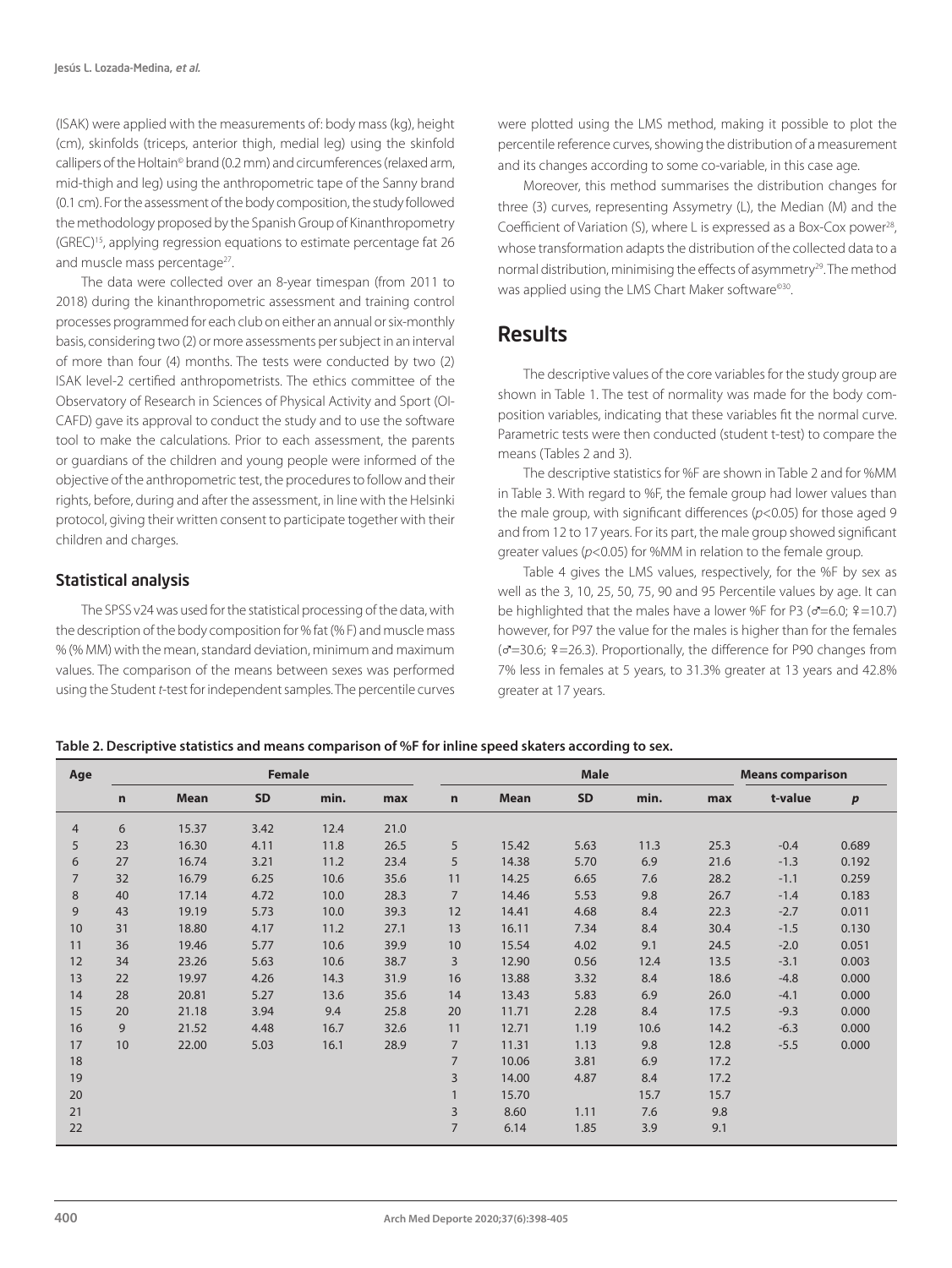| Age            | <b>Female</b> |             |           |      |      | <b>Male</b>    |      |           |      | <b>Means comparison</b> |            |                  |
|----------------|---------------|-------------|-----------|------|------|----------------|------|-----------|------|-------------------------|------------|------------------|
|                | $\mathbf n$   | <b>Mean</b> | <b>SD</b> | Min. | Max. | $\mathbf n$    | Mean | <b>SD</b> | Min. | Max.                    | Value of t | $\boldsymbol{p}$ |
| $\overline{4}$ | 6             | 33.2        | 2.6       | 29.6 | 36.8 |                |      |           |      |                         |            |                  |
| 5              | 23            | 34.3        | 2.1       | 30.3 | 37.7 | 5              | 46.4 | 3.4       | 42.3 | 50.2                    | 10.6       | $*0.000$         |
| 6              | 27            | 35.5        | 2.3       | 31.7 | 40.0 | 5              | 47.2 | 1.1       | 45.6 | 48.4                    | 10.9       | $*0.000$         |
| $\overline{7}$ | 32            | 36.0        | 1.8       | 32.0 | 39.8 | 11             | 45.0 | 3.0       | 38.8 | 48.7                    | 12.1       | $*0.000$         |
| 8              | 40            | 37.3        | 2.1       | 32.6 | 42.9 | $\overline{7}$ | 46.5 | 1.2       | 45.3 | 48.1                    | 10.9       | $*0.000$         |
| 9              | 43            | 37.7        | 3.3       | 25.1 | 47.2 | 12             | 45.9 | 1.6       | 42.8 | 48.3                    | 8.2        | $*0.000$         |
| 10             | 31            | 38.9        | 3.9       | 34.7 | 56.9 | 13             | 47.3 | 2.7       | 43.8 | 55.0                    | 7.0        | $*0.000$         |
| 11             | 36            | 38.9        | 2.3       | 34.9 | 45.5 | 10             | 45.8 | 3.2       | 41.2 | 50.9                    | 7.6        | $*0.000$         |
| 12             | 34            | 38.2        | 2.1       | 33.9 | 41.8 | 3              | 43.7 | 0.3       | 43.4 | 44.0                    | 4.5        | $*0.000$         |
| 13             | 22            | 38.5        | 2.1       | 35.5 | 42.6 | 16             | 45.8 | 1.7       | 42.2 | 48.6                    | 11.3       | $*0.000$         |
| 14             | 28            | 40.1        | 2.7       | 36.1 | 47.0 | 14             | 45.0 | 2.4       | 39.4 | 49.6                    | 5.9        | $*0.000$         |
| 15             | 20            | 39.9        | 2.7       | 31.6 | 43.3 | 20             | 46.1 | 2.0       | 41.5 | 50.2                    | 8.4        | $*0.000$         |
| 16             | 9             | 40.0        | 2.4       | 36.6 | 44.4 | 11             | 46.1 | 2.3       | 39.8 | 48.4                    | 5.8        | $*0.000$         |
| 17             | 10            | 40.9        | 2.0       | 37.2 | 43.9 | $\overline{7}$ | 47.1 | 1.5       | 44.6 | 49.4                    | 6.8        | $*0.000$         |
| 18             |               |             |           |      |      | $\overline{7}$ | 47.0 | 3.0       | 42.6 | 49.5                    |            |                  |
| 19             |               |             |           |      |      | 3              | 49.5 | 1.5       | 47.9 | 50.7                    |            |                  |
| 20             |               |             |           |      |      |                | 49.3 |           | 49.3 | 49.3                    |            |                  |
| 21             |               |             |           |      |      | 3              | 47.7 | 2.3       | 45.2 | 49.8                    |            |                  |
| 22             |               |             |           |      |      | $\overline{7}$ | 42.8 | 7.0       | 27.4 | 48.3                    |            |                  |

| Table 3. Descriptive statistics and means comparison of %MM for inline speed skaters according to sex. |  |  |  |
|--------------------------------------------------------------------------------------------------------|--|--|--|
|--------------------------------------------------------------------------------------------------------|--|--|--|

\*Significant differences at 0.05.

Likewise, Table 5 gives the values for LMS for %MM by sex and the P values from 3 to 97, as described above. Comparing the sexes in all the percentile values and ages, the males have greater values than the females. This proportion decreases in percentage terms with age. So that, at 5 years, the P90 for males indicates 34% more %MM than the females, while this difference is 15% at 13 years and 13% at 18 years. However, irrespective of sex, the groups show an increase with age.

Figures 1 and 2 show the smoothed LMS curves for %F, observing how this increases with age for females and decreases for males. For females, the %MM shows a more pronounced increase with age (Figure 3) while the %MM for males shows a moderate increase with age for skaters (Figure 4).

### **Discussion**

This study was directed at determining the BC profile of young ISS. So, firstly, a comparison of means between sexes was made for %F and %MM, finding significant differences (*p*<0.05) for %F at 9 years and from 12 years onwards. While, for %MM, there were significant differences (*p*<0.05) between sexes irrespective of age. The classification by body composition curves was then made (%F and %MM), taking five (5) cutoff points in accordance with the percentile points of the smoothed LMS curves and assuming the following classification: less than P3: Very low; up to P10: Low; up to P75 Normal; up to P90: High and P97 and above: Very high. Therefore, the findings of this study make it possible to establish a body composition profile with the classification for %F and %MM in both sexes, with ages ranging from 4 to 18 years for females and from 5 to 22 years for males.

It was found that, when compared to this study, European male long-distance skaters are located at P75 of the curves for %F and





short-distance skaters at P90; these values are high given that it is competition time and they are in the top 8 of the 2009 European championships<sup>7</sup>. In a study on women skaters in the Valle del Cauca league selection, with a mean age of 18 years, the mean fat was found to be 15.8%31. When compared to this study, it was placed at P10, which is normal for the proposed classification.

Another study on young skaters in Bogota, aged between 11 to 13 years, showed a mean % fat of 15.99% and, for the group aged 14 to 16 years, a mean % fat of 22.5%23, locating both values in the normal area of the proposed classification, specifically between P10 and P75. Likewise, for 12-year-old girls competing at a national level, mean fat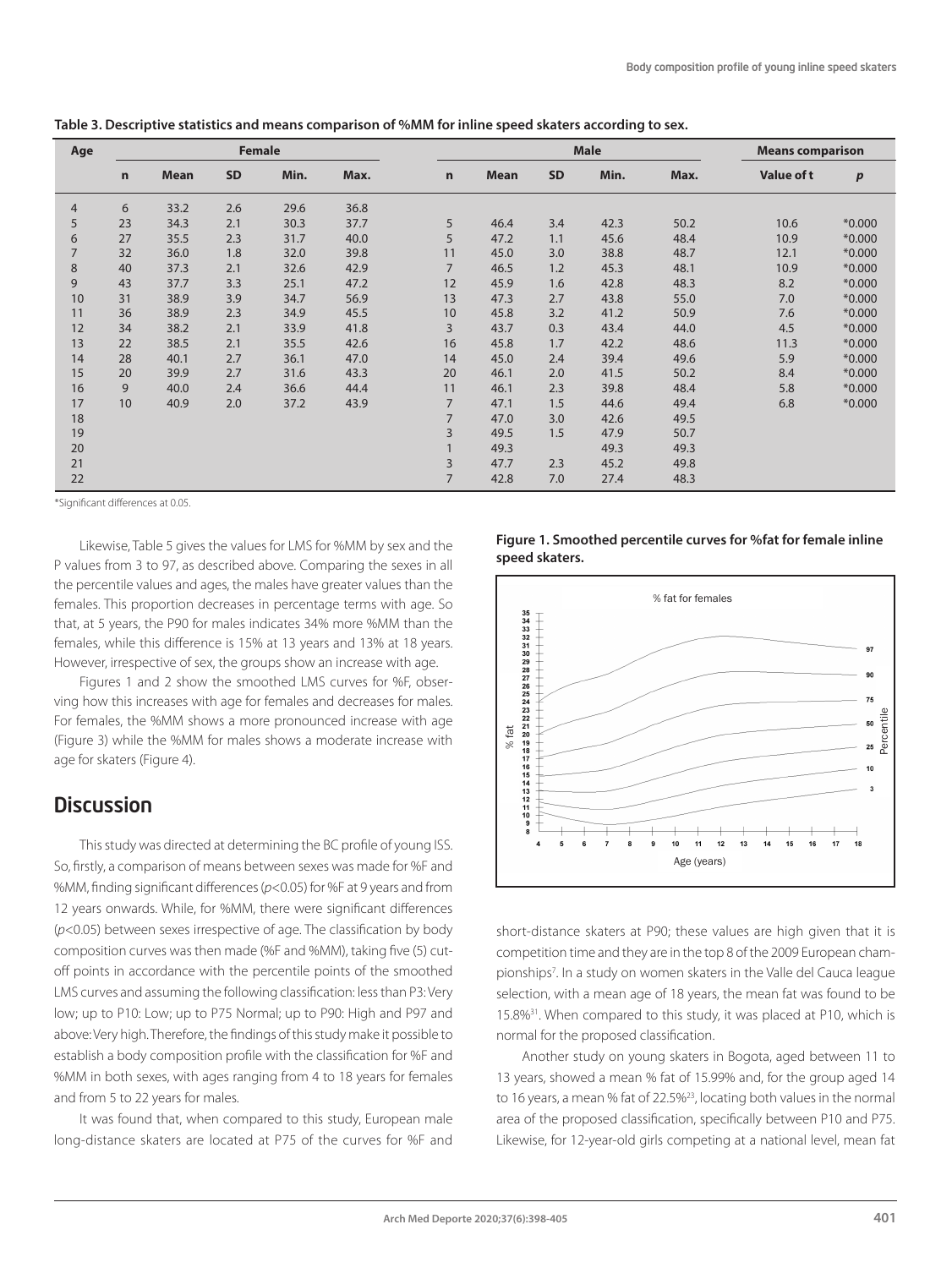| Table 4. LMS values and percentile points of the %F by sex for inline speed skaters. |  |  |  |  |
|--------------------------------------------------------------------------------------|--|--|--|--|
|--------------------------------------------------------------------------------------|--|--|--|--|

| Age            | L        | M      | $\mathsf{s}$ | 3    | 10         | 25         | 50           | 75   | 90           | 97           |
|----------------|----------|--------|--------------|------|------------|------------|--------------|------|--------------|--------------|
| <b>Female</b>  |          |        |              |      |            |            |              |      |              |              |
| $\overline{4}$ | $-1.491$ | 14.531 | 0.197        | 10.7 | 11.6       | 12.9       | 14.5         | 16.8 | 20.3         | 26.3         |
| 5              | $-1.172$ | 14.886 | 0.224        | 10.4 | 11.5       | 13.0       | 14.9         | 17.5 | 21.5         | 28.1         |
| 6              | $-0.924$ | 15.112 | 0.244        | 10.1 | 11.4       | 13.0       | 15.1         | 18.0 | 22.3         | 28.9         |
| $\overline{7}$ | $-0.726$ | 15.303 | 0.258        | 9.9  | 11.3       | 13.0       | 15.3         | 18.4 | 22.7         | 29.2         |
| 8              | $-0.544$ | 16.124 | 0.265        | 10.1 | 11.7       | 13.6       | 16.1         | 19.4 | 23.9         | 30.1         |
| 9              | $-0.371$ | 17.233 | 0.266        | 10.6 | 12.3       | 14.5       | 17.2         | 20.7 | 25.2         | 31.2         |
| 10             | $-0.201$ | 18.242 | 0.264        | 11.0 | 13.0       | 15.3       | 18.2         | 21.8 | 26.3         | 31.9         |
| 11             | $-0.042$ | 19.119 | 0.259        | 11.4 | 13.6       | 16.1       | 19.1         | 22.7 | 27.1         | 32.3         |
| 12             | 0.111    | 19.804 | 0.253        | 11.8 | 14.0       | 16.7       | 19.8         | 23.4 | 27.6         | 32.4         |
| 13             | 0.261    | 20.200 | 0.246        | 11.9 | 14.3       | 17.1       | 20.2         | 23.7 | 27.7         | 32.1         |
| 14             | 0.406    | 20.465 | 0.239        | 12.0 | 14.6       | 17.4       | 20.5         | 23.9 | 27.6         | 31.7         |
| 15             | 0.542    | 20.694 | 0.231        | 12.1 | 14.8       | 17.6       | 20.7         | 24.0 | 27.5         | 31.3         |
| 16             | 0.665    | 20.911 | 0.224        | 12.3 | 15.0       | 17.9       | 20.9         | 24.1 | 27.5         | 31.0         |
| 17             | 0.779    | 21.114 | 0.218        | 12.4 | 15.2       | 18.1       | 21.1         | 24.2 | 27.4         | 30.7         |
| <b>Male</b>    |          |        |              |      |            |            |              |      |              |              |
| 5              | $-0.060$ | 13.271 | 0.407        | 6.0  | 7.8        | 10.1       | 13.3         | 17.5 | 23.1         | 30.6         |
| 6              | $-0.160$ | 12.809 | 0.388        | 6.2  | 7.8        | 9.9        | 12.8         | 16.7 | 22.0         | 29.4         |
| $\overline{7}$ | $-0.252$ | 12.763 | 0.369        | 6.5  | 8.0        | 10.1       | 12.8         | 16.5 | 21.6         | 28.9         |
|                | $-0.319$ | 13.070 | 0.350        | 6.9  | 8.5        | 10.4       | 13.1         | 16.7 | 21.7         | 28.9         |
| 8<br>9         | $-0.356$ | 13.430 | 0.333        | 7.4  | 8.9        | 10.8       | 13.4         | 16.9 | 21.8         | 28.7         |
| 10             | $-0.367$ | 13.627 | 0.318        | 7.7  | 9.2        | 11.1       |              | 17.0 |              | 28.1         |
| 11             | $-0.358$ | 13.531 | 0.305        | 7.8  | 9.3        | 11.1       | 13.6<br>13.5 | 16.7 | 21.6<br>21.0 | 26.9         |
| 12             | $-0.338$ | 13.146 | 0.295        | 7.7  | 9.1        | 10.9       | 13.1         | 16.1 | 20.1         |              |
| 13             | $-0.313$ | 12.621 | 0.288        | 7.4  | 8.8        | 10.5       | 12.6         | 15.4 | 19.0         | 25.4<br>23.8 |
| 14             | $-0.287$ | 12.075 | 0.284        | 7.1  | 8.4        | 10.0       | 12.1         | 14.7 | 18.0         | 22.5         |
| 15             | $-0.261$ | 11.594 | 0.282        | 6.9  | 8.1        | 9.7        | 11.6         | 14.1 | 17.2         | 21.3         |
| 16             | $-0.233$ | 11.126 | 0.282        | 6.5  | 7.8        | 9.3        | 11.1         | 13.5 |              | 20.4         |
| 17             | $-0.204$ | 10.551 | 0.286        | 6.1  |            |            |              | 12.8 | 16.5         | 19.4         |
| 18             | $-0.174$ | 9.854  | 0.291        | 5.7  | 7.3<br>6.8 | 8.8<br>8.1 | 10.6<br>9.9  | 12.0 | 15.7<br>14.7 | 18.2         |
|                |          | 9.044  | 0.297        | 5.1  |            |            |              |      |              |              |
| 19             | $-0.140$ |        |              |      | 6.2        | 7.4        | 9.0          | 11.1 | 13.6         | 16.8         |
| 20             | $-0.104$ | 8.102  | 0.303        | 4.5  | 5.5        | 6.6        | 8.1          | 9.9  | 12.2         | 15.2         |
| 21             | $-0.067$ | 7.063  | 0.309        | 3.9  | 4.7        | 5.8        | 7.1          | 8.7  | 10.7         | 13.3         |
| 22             | $-0.030$ | 5.996  | 0.315        | 3.2  | 3.9        | 4.9        | 6.0          | 7.4  | 9.2          | 11.3         |

**Figure 2. Smoothed percentile curves for %fat for male inline speed skaters.**



values of 12.2% were found<sup>21</sup>. Along these same lines, 13-year-old male and female skaters were found to have 10% and 19% fat respectively<sup>5</sup>. All the values mentioned above are located in the normal area for this current proposal.

However, when making the analysis with regard to competitive level, it can be seen that the speed skaters in the National Games of Venezuela 2005 exhibited a %F of 18.6% for males and 17.3% for females, while long-distance skaters had 19.7% for males and 19.2% for females<sup>4</sup>. On the other hand, skaters from the Colombian department of Norte de Santander, taking part in the national games of 2012 exhibited a percentage fat of 18.8% for females and 10.8% for males<sup>24</sup>. However, when comparing competitive performance, it was observed that youth medallists (mean age of 17 years) had 7.8% fat compared to nonmedallists with 9.8% fat. The above indicates that the fat values closer to the lower area (under P10) are an indicator of a probable improvement in the skater's performance, making the caveat that any extremely low values (under P3) are not at all beneficial to the athlete's health.

With regard to the %MM as an indicator of the skater's BC, studies with national level skaters have reported values of 44.9% for females and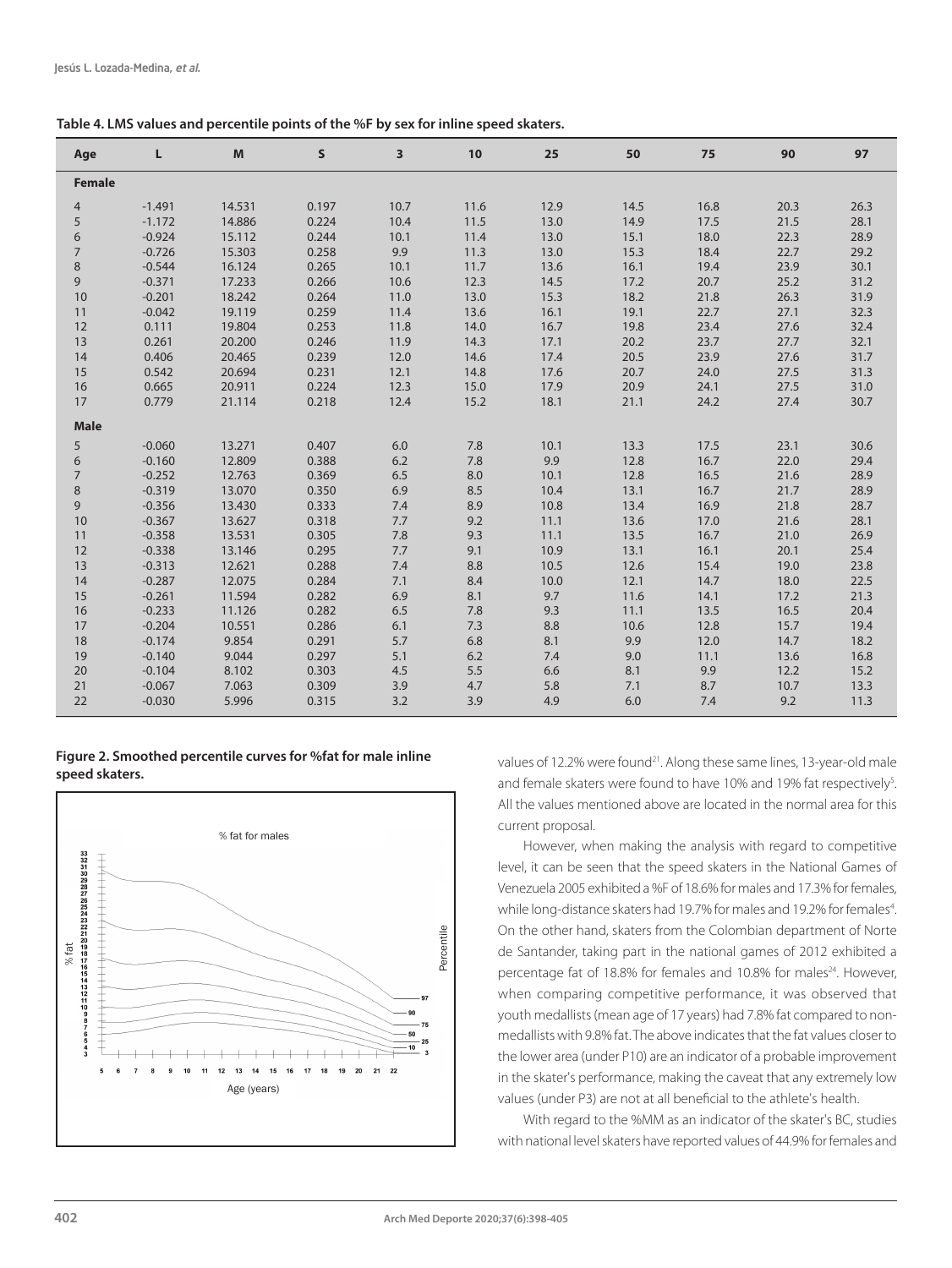| Table 5. LMS values and percentile values for the %MM by sex for inline speed skaters. |  |  |
|----------------------------------------------------------------------------------------|--|--|
|----------------------------------------------------------------------------------------|--|--|

| Age                 | L        | M      | $\mathsf{s}$ | 3    | 10   | 25   | 50   | 75   | 90           | 97   |
|---------------------|----------|--------|--------------|------|------|------|------|------|--------------|------|
| <b>Female</b>       |          |        |              |      |      |      |      |      |              |      |
| 4                   | 0.408    | 32.597 | 0.064        | 28.6 | 29.9 | 31.2 | 32.6 | 34.0 | 35.5         | 36.9 |
| 5                   | $-0.119$ | 33.796 | 0.062        | 29.9 | 31.1 | 32.4 | 33.8 | 35.2 | 36.7         | 38.3 |
| 6                   | $-0.480$ | 34.812 | 0.061        | 30.9 | 32.1 | 33.4 | 34.8 | 36.3 | 37.8         | 39.5 |
| $\overline{7}$      | $-0.619$ | 35.744 | 0.061        | 31.8 | 33.0 | 34.3 | 35.7 | 37.2 | 38.8         | 40.5 |
| 8                   | $-0.637$ | 36.618 | 0.061        | 32.6 | 33.8 | 35.2 | 36.6 | 38.2 | 39.8         | 41.5 |
| 9                   | $-0.603$ | 37.263 | 0.061        | 33.1 | 34.4 | 35.8 | 37.3 | 38.8 | 40.5         | 42.3 |
| $10$                | $-0.503$ | 37.677 | 0.061        | 33.5 | 34.8 | 36.2 | 37.7 | 39.3 | 40.9         | 42.7 |
| 11                  | $-0.309$ | 37.953 | 0.061        | 33.7 | 35.0 | 36.4 | 38.0 | 39.5 | 41.2         | 43.0 |
| 12                  | $-0.032$ | 38.199 | 0.061        | 33.8 | 35.2 | 36.7 | 38.2 | 39.8 | 41.4         | 43.2 |
| 13                  | 0.298    | 38.535 | 0.061        | 34.0 | 35.5 | 37.0 | 38.5 | 40.1 | 41.8         | 43.4 |
| 14                  | 0.677    | 38.942 | 0.061        | 34.3 | 35.8 | 37.4 | 38.9 | 40.5 | 42.2         | 43.8 |
| 15                  | 1.087    | 39.352 | 0.061        | 34.5 | 36.1 | 37.7 | 39.4 | 40.9 | 42.5         | 44.1 |
| 16                  | 1.482    | 39.749 | 0.061        | 34.8 | 36.5 | 38.1 | 39.7 | 41.3 | 42.9         | 44.5 |
| 17                  | 1.856    | 40.135 | 0.061        | 35.0 | 36.8 | 38.5 | 40.1 | 41.7 | 43.3         | 44.8 |
| 18                  | 2.210    | 40.506 | 0.060        | 35.2 | 37.1 | 38.8 | 40.5 | 42.1 | 43.6         | 45.1 |
| <b>Male</b>         |          |        |              |      |      |      |      |      |              |      |
| 5                   | 9.334    | 47.029 | 0.046        | 38.2 | 43.0 | 45.4 | 47.0 | 48.3 | 49.4         | 50.3 |
|                     | 8.773    | 46.227 | 0.044        | 39.2 | 42.6 | 44.7 | 46.2 | 47.4 | 48.4         | 49.3 |
| 6<br>$\overline{7}$ | 8.038    | 45.791 | 0.042        | 39.8 | 42.5 | 44.4 | 45.8 | 47.0 | 48.0         | 48.8 |
|                     | 7.118    | 45.692 | 0.042        | 40.3 | 42.6 | 44.3 | 45.7 | 46.9 |              | 48.8 |
| 8<br>9              | 6.233    | 45.713 | 0.042        | 40.6 | 42.7 | 44.3 | 45.7 | 46.9 | 47.9<br>48.0 | 48.9 |
| 10                  | 5.516    | 45.715 | 0.042        | 40.8 | 42.7 | 44.3 | 45.7 | 46.9 | 48.0         | 49.0 |
| 11                  | 5.020    | 45.601 | 0.043        | 40.7 | 42.6 | 44.2 | 45.6 | 46.8 | 48.0         | 49.0 |
| 12                  | 4.758    | 45.443 | 0.044        | 40.6 | 42.4 | 44.0 | 45.4 | 46.7 |              | 48.9 |
| 13                  | 4.673    | 45.388 | 0.044        | 40.5 | 42.4 | 44.0 | 45.4 | 46.7 | 47.8<br>47.8 | 48.9 |
| 14                  | 4.695    | 45.487 | 0.045        | 40.5 | 42.4 | 44.1 | 45.5 | 46.8 | 47.9         | 49.0 |
| 15                  | 4.762    | 45.713 | 0.045        | 40.6 | 42.6 | 44.3 | 45.7 | 47.0 | 48.2         | 49.3 |
| 16                  | 4.835    | 45.996 | 0.046        | 40.8 | 42.8 | 44.5 | 46.0 | 47.3 | 48.5         | 49.6 |
| 17                  | 4.882    | 46.284 | 0.046        | 40.9 | 43.0 | 44.8 | 46.3 | 47.6 | 48.8         | 50.0 |
|                     | 4.903    | 46.530 | 0.047        |      | 43.2 |      | 46.5 |      |              | 50.3 |
| 18                  |          | 46.705 | 0.047        | 41.0 |      | 45.0 | 46.7 | 47.9 | 49.1         | 50.5 |
| 19                  | 4.904    |        |              | 41.1 | 43.3 | 45.1 |      | 48.1 | 49.3         |      |
| 20                  | 4.894    | 46.806 | 0.048        | 41.1 | 43.3 | 45.2 | 46.8 | 48.2 | 49.5         | 50.6 |
| 21                  | 4.877    | 46.858 | 0.048        | 41.1 | 43.4 | 45.2 | 46.9 | 48.3 | 49.6         | 50.7 |
| 22                  | 4.858    | 46.885 | 0.049        | 41.0 | 43.3 | 45.2 | 46.9 | 48.3 | 49.6         | 50.8 |

#### **Figure 3. Smoothed percentile curves for % muscle mass for female inline speed skaters.**



**Figure 4. Smoothed percentile curves for % muscle mass for male inline speed skaters.**

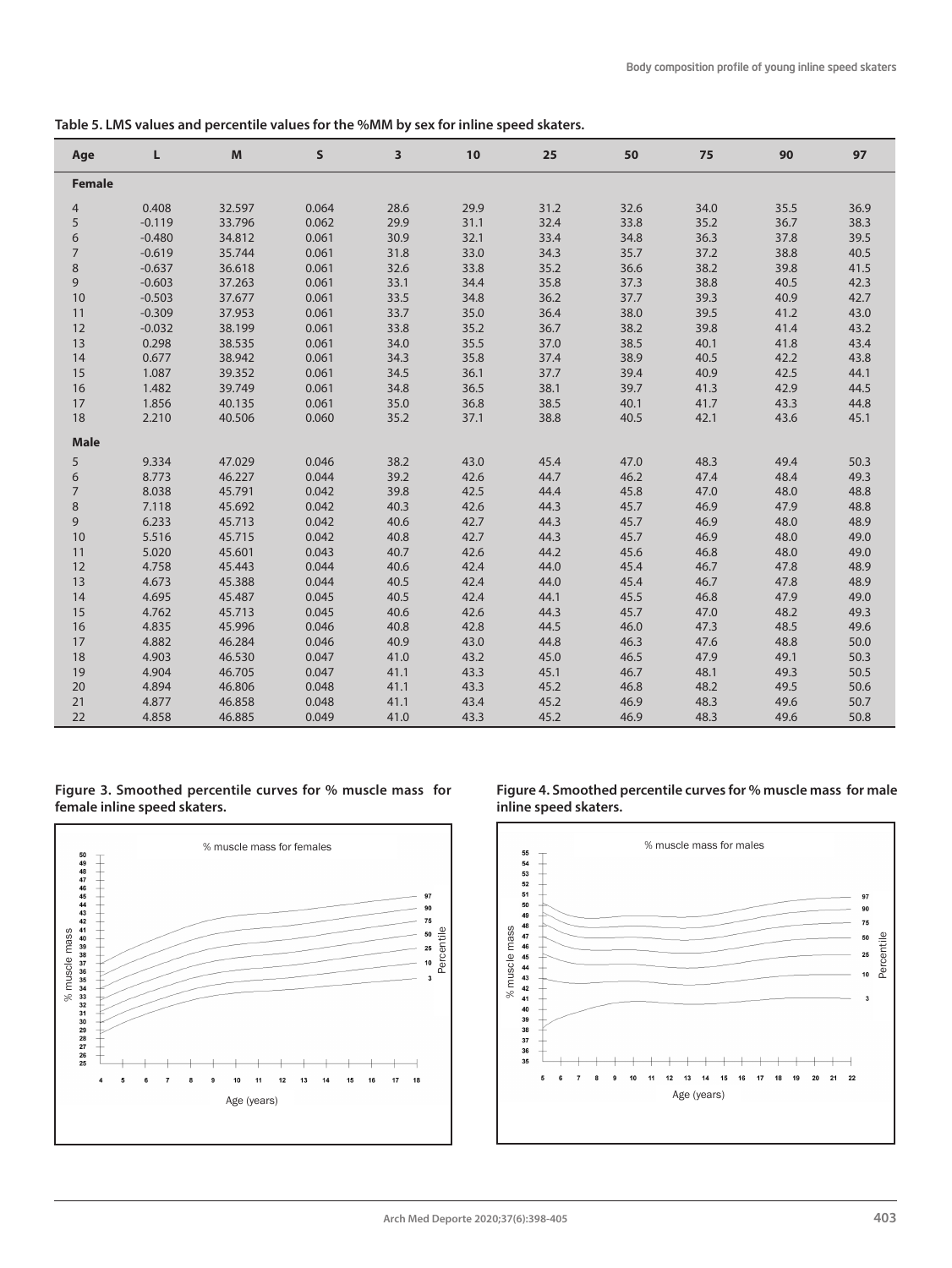48.2% for males<sup>24</sup>. 12-year-old boys have been reported to have 45.5% and girls 44.1%<sup>5</sup> while values of 49.9% were found in 12-year-old boys in Neiva-Colombia<sup>22</sup>. On analysing these values, based on competitive performance, the young male medallists had 48.4% while non-medallists had 48.3%14. It can be seen that the values indicated are located between P10 and P90 of this study.

Taking the findings into account and the fact that the proposal presented is not intended to be a unique rule to characterise the BC of a skater, it is appropriate to consider that the classification presented makes it possible to identify and to precisely and objectively classify the BC characteristics of skaters irrespective of age and competitive level. By considering the interpretation in accordance with the time of training, whether at the start of preparation or close to a competition, this tool is equally useful in the biomedical, nutritional or physiological diagnosis, as it is compared with other variables such as maturity, growth, age, competitive level, performance, training and functional aspects.

It is important to point out that, irrespective of the formula used, the personnel involved in the monitoring and control of the training frequently handle body composition references that are from studies with focal populations (with regard to age, sex, competitive level or training time), even for other sports or from overweight prediction models in multi-sport groups<sup>32</sup> for the purpose of comparing and establishing a diagnosis and deciding on the appropriate training programme. Therefore, some of the strengths of this study include the number of longitudinally-assessed subjects, the age range assessed, all are skaters from official clubs within their federations, and the data were directly collected by the author, together with qualified assessors having extensive experience in the handling of anthropometric assessments with large populations.

Finally, it is argued that one of the major limitations lies in the nonprobabilistic sample. However, this study can be considered to be a starting point for future studies on larger populations, with probabilistic sampling and considering their ethnic origin. It would also be possible to classify the gross value of skinfolds and circumferences to make it easier for biomedical personnel (sports doctors and nutritionists) as well as exercise physiologists to interpret the anthropometric data.

### **Conclusions**

The values found in this study are in line with the evidence available in the literature. Thus, the classification presented, without aiming to establish the population parameters, makes it possible to identify and to precisely and objectively classify the BC characteristics of skaters irrespective of age and competitive level. Therefore, any interpretation resulting from the comparison with this present proposal is left to the discretion of the professional using it, as considered advisable for the subjects being assessed.

#### Conflict of interest

The authors have no conflict of interest at all.

# **Bibliography**

- 1. World Skate. Speed Technical Commission General Regulations. Chairman Speed Technical Commission. 2019;95.
- 2. Sopher A, Shen W, Pietrobelli A. Métodos de composición corporal pediátrica. En: Heymsfield S, Lohman T, Wang Z, Going S, editores. *Composición corporal.* 2da ed. Mexico: Mc Graw Hill; 2005;177:202.
- 3. Acevedo A, Lozano R, Bustos B. Composición corporal y somatotipo de patinadores de velocidad sobre fuedas de norte de Santander, 2014. En: III Congreso Internacional de Educaciòn Fìsica y Àreas Afines. 2017.
- 4. Lozano RE, Contreras DG, Navarro L. Descripción antropométrica de los patinadores de velocidad sobre ruedas participantes en los Juegos Deportivos Nacionales de Venezuela. *Rev Digit Educ Fis y Deport Efdeportes.* 2006;102.
- 5. Contreras DG, Lozano Zapata RE. Características Antropométricas de los Patinadores de Velocidad en Línea. Torneo Nacional de Transición Cartagena de Indias, Diciembre 2005. *Patinaje sin fronteras*. 2009;1:1–14.
- 6. Lozada J, Hoyos C, Santos Y, Castilla L, Aduén J. Composición corporal y potencia aeróbica del patinador de carreras federado del departamento de Sucre-Colombia. *Rev Educ Física.* 2019;8(3):42–57.
- 7. Matyk M, Raschka C. Body composition and the somatotype of European top roller speed skaters. *Pap Anthropol.* 2013;20:258.
- 8. Reyes YG, Gálvez Pardo AY, Santos Alemán JS. Relación entre el perfil antropométrico, morfológico y la potencia anaeróbica de patinadoras jóvenes de Bogotá. *Gymnasium.*  2015;1.
- 9. Norton K, Olds T. *Antropométrica.* Biosystem. Rosario: Biosystem; 1996. 1–273 p.
- 10. Sampaio J, Lorenzo A. Reflexiones sobre los factores que pueden condicionar el desarrollo de los deportistas de alto nivel. *Apunt Educ física y Deport*. 2005;80:63–70.
- 11. de Koning JJ, Bakker FC, de Groot G, van Ingen Schenau GJ. Longitudinal development of young talented speed skaters: physiological and anthropometric aspects. *J Appl Physiol.* 1994;77:2311–7.
- 12. Padilla J. Relación de la Potencia Aeróbica y la Sumatoria de Panículos Adíposos en Deportistas Jóvenes: ¿Influye la Maduración Somática? *Rev Electrónica Act Física y Ciencias*. 2014;6:1–17.
- 13. Garrido-Chamorro R, Sirvent-Belando JE, González-Lorenzo M, Blasco-Lafarga C, Roche E. Skinfold Sum: Reference Values for Top Athletes. *Int J Morphol.* 2012;30:803–9.
- 14. Lozada J. Comparacion de las caracteristicas antropometricas entre patinadores de velocidad medallistas y no medallistas. *Rev Electrónica Act Física y Ciencias*. 2015;:4.
- 15. Alvero Cruz JR, Cabañas Armesilla MD, Herrero de Lucas A, Martínez L, Moreno C, Porta J, *et al.* Protocolo de Valoración de la composición corporal para el Grupo Español de Cineantropometría (GREC) de la Federación Group of Kinanthropometry of Spanish Federation of Sports Medicine. *Arch Med del Deport*. 2010;28:330–43.
- 16. Sartorio A, Agosti F, Marazzi N, Trecate L, Silvestri G, Lafortuna C, *et al.* Gender-, age-, body composition- and training workload-dependent differences of GH response to a discipline-specific training session in elite athletes: A study on the field. *J Endocrinol Invest.* 2004;27:121–9.
- 17. González De los Reyes Y, Fernández Ortega JA, Sedano Campo S. Características de jóvenes futbolistas colombianos en el terreno de juego. *Apunt Educ Física y Deport.*  2016;4:55–63.
- 18. Tuda M, Rodríguez Guisado F, Solanellas F. Valoración cineantropométrica de tenistas de diferentes categorías. *Apunt Educ física y Deport.* 1996;122–35.
- 19. Correa JEB. Determinación del perfil antropométrico y cualidades físicas de niños futbolistas de Bogotá. *Rev Ciencias la Salud.* 2008;6:74–84.
- 20. Prior BM, Modlesky CM, Evans EM, Sloniger MA, Saunders MJ, Lewis D, *et al*. Muscularidad y densidad de la masa libre de grasa en atletas. *J Appl Physiol*. 2001;90:1523–31.
- 21. Lozada J, Padilla J, Torres Y, Paredes W. Valoración de la potencia aeróbica por medio de test progresivos e incrementales en patinadoras de carreras categoría cadetes del estado Barinas. *Dimens Deport.* 2013;6:43–52.
- 22. Montealegre D. Perfil antropométrico , somatotipo y condición física de niños patinadores de neiva. *Acción Mot.* 2019;43–50.
- 23. Fonseca F, Ramirez J. Perfil condicional y de composición corporal de los patinadores de velocidad de Asodepa Bogotá. Universidad de Ciencias Aplicadas y Ambientales (U.D.C.A); 2017.
- 24. Lozano E, Cardenas W. Analisis de la composición corporal en la preparación de los patinadores de velocidad de la selección norte de Santander participantes en los Juegos Nacionales 2012. *Rev Act Física y Desarro Hum*. 2013;5:92–100.
- 25. Marino F, Dominguez C, Juan C, Quinchia A. Caracterización Cineantropométrica del deportista de patinaje en linea, Campeonato Mundial de Pista y Ruta Barrancabermeja,